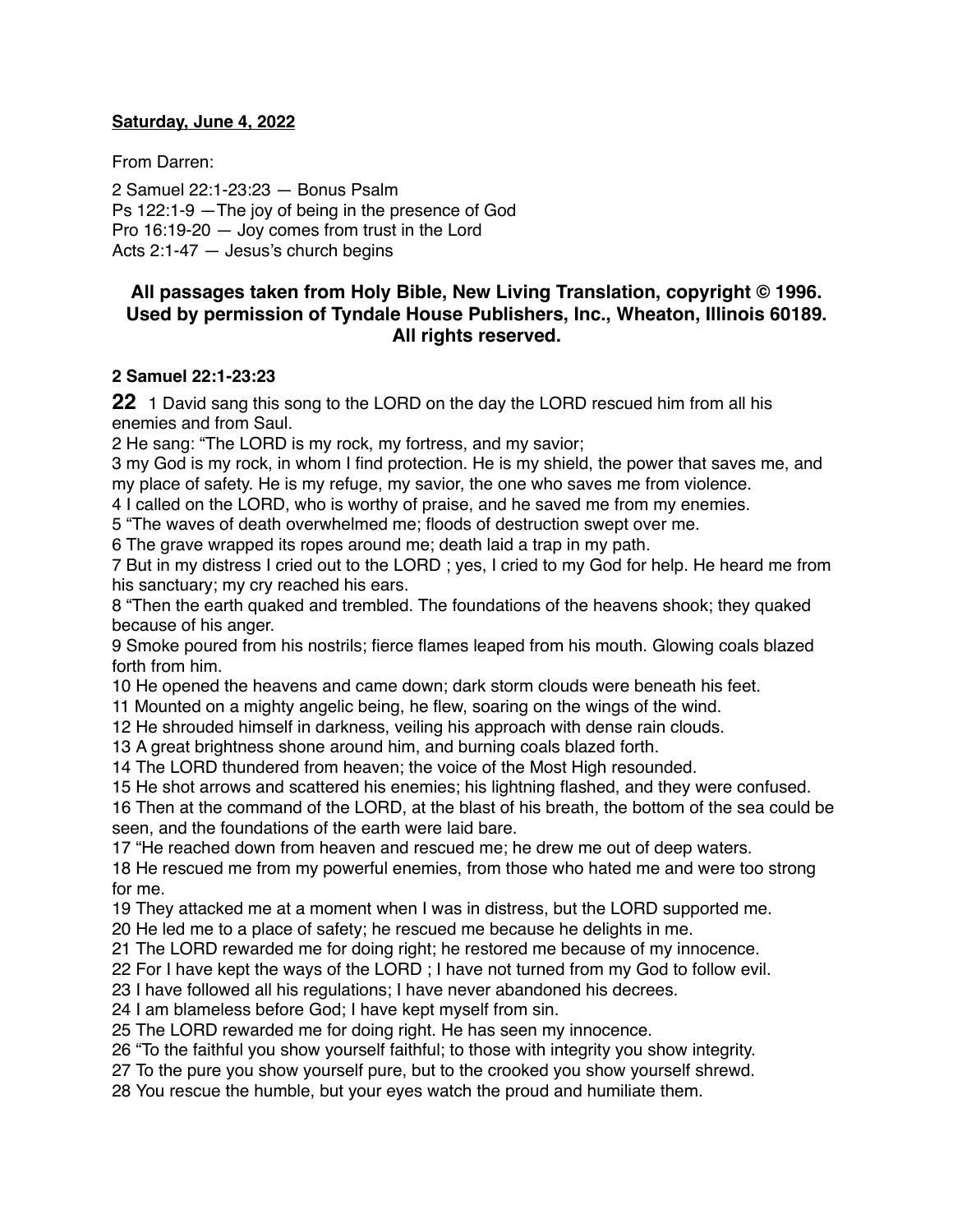O LORD, you are my lamp. The LORD lights up my darkness.

In your strength I can crush an army; with my God I can scale any wall.

 "God's way is perfect. All the LORD 's promises prove true. He is a shield for all who look to him for protection.

For who is God except the LORD ? Who but our God is a solid rock?

God is my strong fortress, and he makes my way perfect.

He makes me as surefooted as a deer, enabling me to stand on mountain heights.

He trains my hands for battle; he strengthens my arm to draw a bronze bow.

You have given me your shield of victory; your help has made me great.

You have made a wide path for my feet to keep them from slipping.

"I chased my enemies and destroyed them; I did not stop until they were conquered.

I consumed them; I struck them down so they did not get up; they fell beneath my feet.

 You have armed me with strength for the battle; you have subdued my enemies under my feet.

You placed my foot on their necks. I have destroyed all who hated me.

 They looked for help, but no one came to their rescue. They even cried to the LORD, but he refused to answer.

I ground them as fine as the dust of the earth; I trampled them in the gutter like dirt.

 "You gave me victory over my accusers. You preserved me as the ruler over nations; people I don't even know now serve me.

Foreign nations cringe before me; as soon as they hear of me, they submit.

They all lose their courage and come trembling from their strongholds.

 "The LORD lives! Praise to my Rock! May God, the Rock of my salvation, be exalted! He is the God who pays back those who harm me; he brings down the nations under me and delivers me from my enemies. You hold me safe beyond the reach of my enemies; you save me from violent opponents.

 For this, O LORD, I will praise you among the nations; I will sing praises to your name. You give great victories to your king; you show unfailing love to your anointed, to David and all his descendants forever."

1 These are the last words of David: "David, the son of Jesse, speaks— David, the man who was raised up so high, David, the man anointed by the God of Jacob, David, the sweet psalmist of Israel.

"The Spirit of the LORD speaks through me; his words are upon my tongue.

 The God of Israel spoke. The Rock of Israel said to me: 'The one who rules righteously, who rules in the fear of God,

 is like the light of morning at sunrise, like a morning without clouds, like the gleaming of the sun on new grass after rain.'

 "Is it not my family God has chosen? Yes, he has made an everlasting covenant with me. His agreement is arranged and guaranteed in every detail. He will ensure my safety and success. But the godless are like thorns to be thrown away, for they tear the hand that touches them.

One must use iron tools to chop them down; they will be totally consumed by fire."

 These are the names of David's mightiest warriors. The first was Jashobeam the Hacmonite, who was leader of the Three —the three mightiest warriors among David's men. He once used his spear to kill 800 enemy warriors in a single battle.

 Next in rank among the Three was Eleazar son of Dodai, a descendant of Ahoah. Once Eleazar and David stood together against the Philistines when the entire Israelite army had fled. He killed Philistines until his hand was too tired to lift his sword, and the LORD gave him a great victory that day. The rest of the army did not return until it was time to collect the plunder!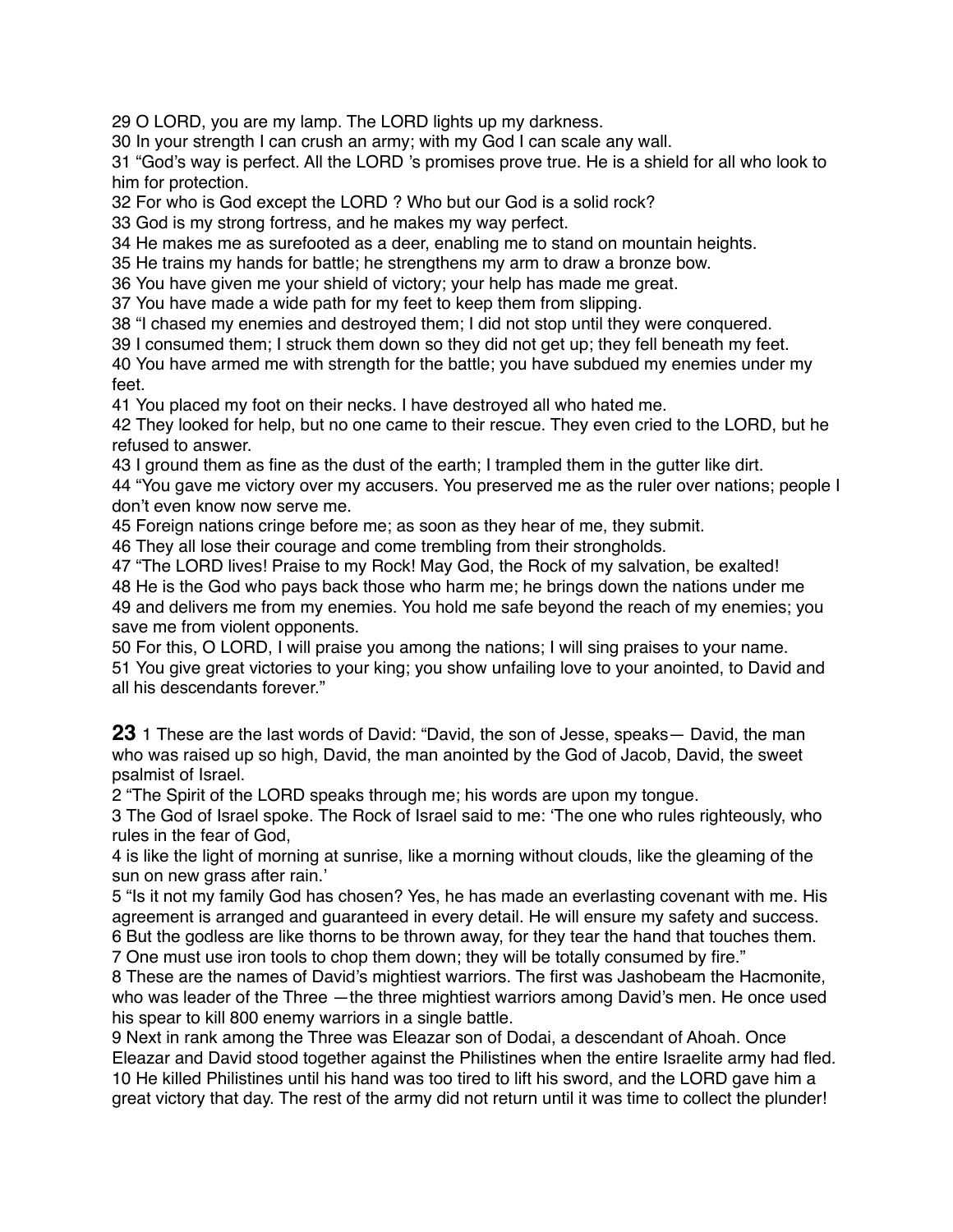11 Next in rank was Shammah son of Agee from Harar. One time the Philistines gathered at Lehi and attacked the Israelites in a field full of lentils. The Israelite army fled,

12 but Shammah held his ground in the middle of the field and beat back the Philistines. So the LORD brought about a great victory.

13 Once during the harvest, when David was at the cave of Adullam, the Philistine army was camped in the valley of Rephaim. The Three (who were among the Thirty—an elite group among David's fighting men) went down to meet him there.

14 David was staying in the stronghold at the time, and a Philistine detachment had occupied the town of Bethlehem.

15 David remarked longingly to his men, "Oh, how I would love some of that good water from the well by the gate in Bethlehem."

16 So the Three broke through the Philistine lines, drew some water from the well by the gate in Bethlehem, and brought it back to David. But he refused to drink it. Instead, he poured it out as an offering to the LORD .

17 "The LORD forbid that I should drink this!" he exclaimed. "This water is as precious as the blood of these men who risked their lives to bring it to me." So David did not drink it. These are examples of the exploits of the Three.

18 Abishai son of Zeruiah, the brother of Joab, was the leader of the Thirty. He once used his spear to kill 300 enemy warriors in a single battle. It was by such feats that he became as famous as the Three.

19 Abishai was the most famous of the Thirty and was their commander, though he was not one of the Three.

20 There was also Benaiah son of Jehoiada, a valiant warrior from Kabzeel. He did many heroic deeds, which included killing two champions of Moab. Another time, on a snowy day, he chased a lion down into a pit and killed it.

21 Once, armed only with a club, he killed an imposing Egyptian warrior who was armed with a spear. Benaiah wrenched the spear from the Egyptian's hand and killed him with it.

22 Deeds like these made Benaiah as famous as the Three mightiest warriors.

23 He was more honored than the other members of the Thirty, though he was not one of the Three. And David made him captain of his bodyguard.

### **Psalm 122:1-9**

**122** 1 I was glad when they said to me, "Let us go to the house of the LORD ."

2 And now here we are, standing inside your gates, O Jerusalem.

3 Jerusalem is a well-built city; its seamless walls cannot be breached.

4 All the tribes of Israel—the LORD 's people— make their pilgrimage here. They come to give thanks to the name of the LORD, as the law requires of Israel.

5 Here stand the thrones where judgment is given, the thrones of the dynasty of David.

6 Pray for peace in Jerusalem. May all who love this city prosper.

7 O Jerusalem, may there be peace within your walls and prosperity in your palaces.

8 For the sake of my family and friends, I will say, "May you have peace."

9 For the sake of the house of the LORD our God, I will seek what is best for you, O Jerusalem.

# **Proverbs 16:19-20**

**16** 19 Better to live humbly with the poor than to share plunder with the proud.

20 Those who listen to instruction will prosper; those who trust the LORD will be joyful.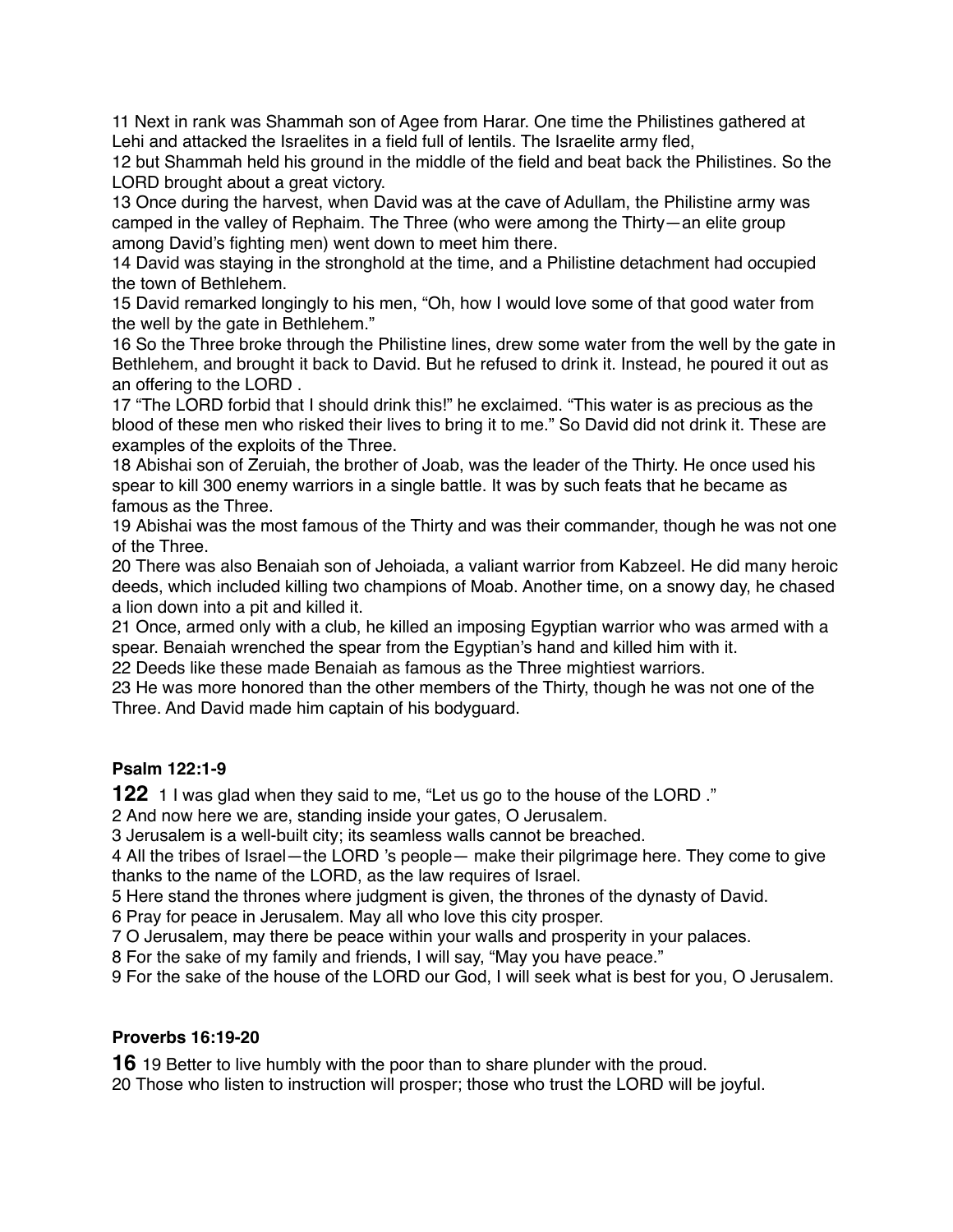# **Acts 2:1-47**

1 On the day of Pentecost all the believers were meeting together in one place.

 Suddenly, there was a sound from heaven like the roaring of a mighty windstorm, and it filled the house where they were sitting.

Then, what looked like flames or tongues of fire appeared and settled on each of them.

 And everyone present was filled with the Holy Spirit and began speaking in other languages, as the Holy Spirit gave them this ability.

At that time there were devout Jews from every nation living in Jerusalem.

 When they heard the loud noise, everyone came running, and they were bewildered to hear their own languages being spoken by the believers.

 They were completely amazed. "How can this be?" they exclaimed. "These people are all from Galilee,

and yet we hear them speaking in our own native languages!

 Here we are—Parthians, Medes, Elamites, people from Mesopotamia, Judea, Cappadocia, Pontus, the province of Asia,

 Phrygia, Pamphylia, Egypt, and the areas of Libya around Cyrene, visitors from Rome (both Jews and converts to Judaism), Cretans, and Arabs. And we all hear these people speaking in our own languages about the wonderful things God has done!"

 They stood there amazed and perplexed. "What can this mean?" they asked each other. But others in the crowd ridiculed them, saying, "They're just drunk, that's all!"

 Then Peter stepped forward with the eleven other apostles and shouted to the crowd, "Listen carefully, all of you, fellow Jews and residents of Jerusalem! Make no mistake about this.

 These people are not drunk, as some of you are assuming. Nine o'clock in the morning is much too early for that.

No, what you see was predicted long ago by the prophet Joel:

 'In the last days,' God says, 'I will pour out my Spirit upon all people. Your sons and daughters will prophesy. Your young men will see visions, and your old men will dream dreams. In those days I will pour out my Spirit even on my servants—men and women alike— and they will prophesy.

 And I will cause wonders in the heavens above and signs on the earth below— blood and fire and clouds of smoke.

 The sun will become dark, and the moon will turn blood red before that great and glorious day of the LORD arrives.

But everyone who calls on the name of the LORD will be saved.'

 "People of Israel, listen! God publicly endorsed Jesus the Nazarene by doing powerful miracles, wonders, and signs through him, as you well know.

 But God knew what would happen, and his prearranged plan was carried out when Jesus was betrayed. With the help of lawless Gentiles, you nailed him to a cross and killed him. But God released him from the horrors of death and raised him back to life, for death could

not keep him in its grip.

 King David said this about him: 'I see that the LORD is always with me. I will not be shaken, for he is right beside me.

No wonder my heart is glad, and my tongue shouts his praises! My body rests in hope.

For you will not leave my soul among the dead or allow your Holy One to rot in the grave.

You have shown me the way of life, and you will fill me with the joy of your presence.'

 "Dear brothers, think about this! You can be sure that the patriarch David wasn't referring to himself, for he died and was buried, and his tomb is still here among us.